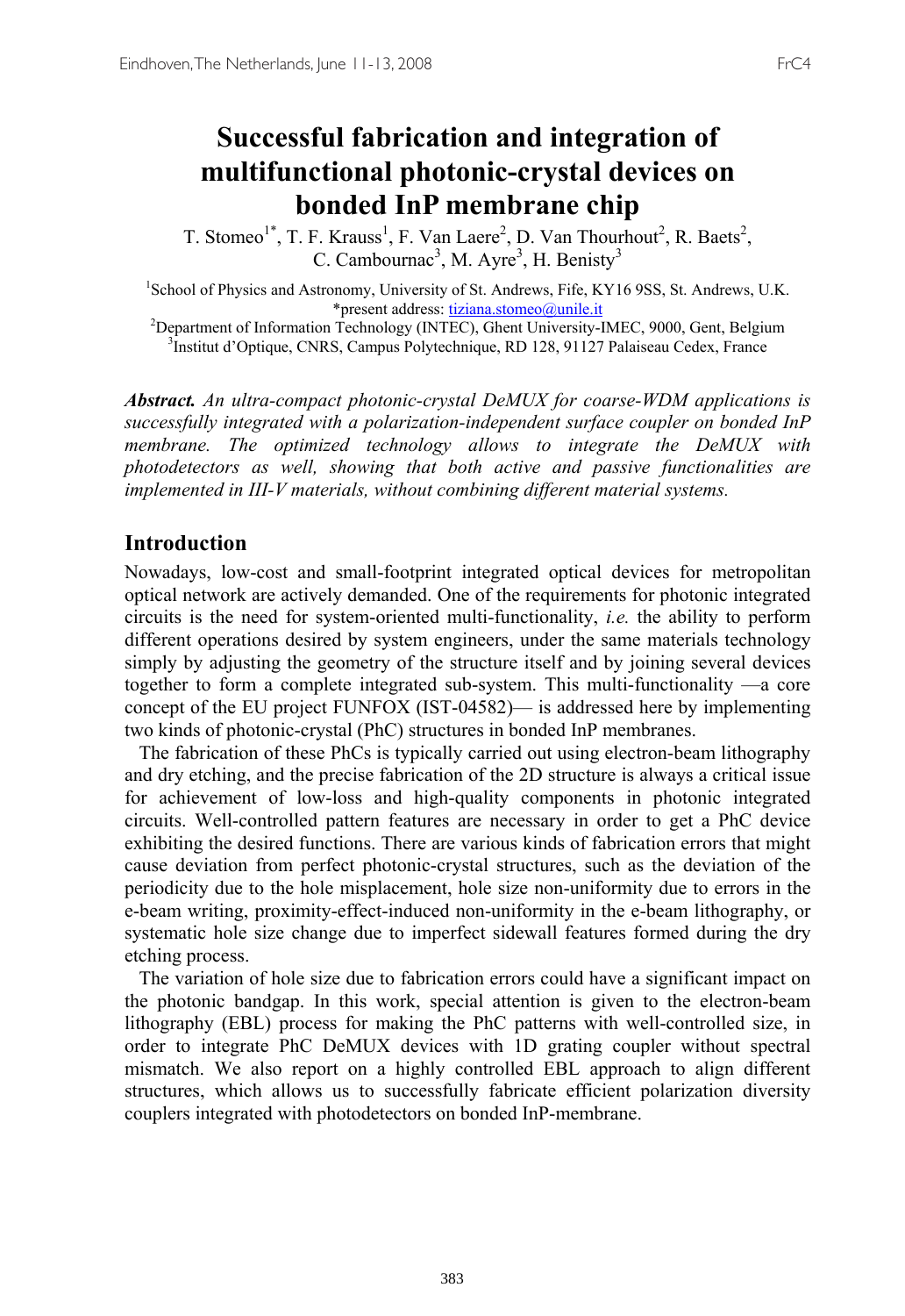### **1D Grating Coupler integrated with 2D PhC DeMUX**

The integrated device we implemented consists of 1D grating-coupled [1-2] PhC-based demultiplexer on bonded InP membrane, for application in coarse-WDM systems operating at 1500-1560 nm wavelength window. The DeMUX action is based on the anticrossing phenomenon, so-called mini-stopband (MSB) [3-4], supported by PhC multimode waveguides.

 The basic heterostructure consists of a 300 nm-thick InP membrane sandwiched between air and benzocyclobutene (BCB, a low-index polymer,  $n = 1.54$  at 1.55  $\mu$ m) on a host substrate. The 1D coupler and the seven-channel DeMUX consisting of a  $W_{5+x}$ 2D PhC waveguide ( $|x| \le 0.26$ ) were written in a single step using a hybrid LEO Gemini 1530/RAITH ELPHY e-beam lithography tool operating at 30 kV. The ZEP520-A resist thickness of 400 nm was chosen to ensure sufficient durability as a mask for the RIE transfer of the pattern into an underlying  $SiO<sub>2</sub>$  layer and at the same time, to ensure good resolution of e-beam writing. The key issue in the fabrication process is to achieve PhC devices with well-controlled patterns size. A proximity error correction (PEC) had to be applied to reach this target. Moreover, in order to achieve smoother and circular holes and faster exposure, the EBL system was used in "circular mode". In this mode, every circular hole is exposed by the deflection of the beam along concentric circles.

 High-quality grating coupler (660 nm period and 50 % duty cycle) and PhC DeMUX (362 nm hole diameter and 540 nm period) with well-controlled sizes were achieved after the resist development. The other demux-device's fabrication steps are described in [5]. In Fig. 1 are shown SEM pictures of the devices prior to bonding. The demultiplexing operation of the PhC device is demonstrated by the experimental data of Fig. 2. Note the precise 10 nm spacing, and the non-next-channel cross-talk of  $\sim$  -10 dB.

## **Polarization diversity grating-coupled 2D PhC DeMUX integrated with photodetectors**

Thanks to the progresses in surface couplers on InP membrane [6-8], we could fabricate a complete integrated device consisting of (i) a polarization diversity surface coupler, (ii) a MSB-based DeMUX , and (iii) integrated photodiodes.

 The basic system is always a BCB-bonded InP membrane. Also in this case a single ebeam process was performed, but it required a highly controlled approach to align the 2D polarization diversity coupler integrated with 2D PhC DeMUX to the photodetectors. The process is based on a two-step procedure: (i) First detector mesas and alignment marks have been defined using optical lithography and etching until the InP-membrane layer is reached; (ii) In a following step, 2D coupler, waveguides, and 2D PhC DeMUX have been aligned to the detector mesas using a controlled EBL process carried out by means of a hybrid LEO Gemini 1530/RAITH ELPHY e-beam lithography system. The approach is reproducible and widely applicable allowing tight alignment accuracy.

 A complete layout of the device after e-beam alignment process and mask etch is shown in Figure 3. It involves a 2D polarisation diversity coupler on the input side, tapering down to single mode waveguides and bends, entering into the 2D PhC demultiplexer section. The subsequent detection of each wavelength is achieved by an integrated detector. The overall footprint is small but can be significantly shrunk to  $100\times150$  µm with curved grating couplers and much shorter tapers. Figure 4 shows the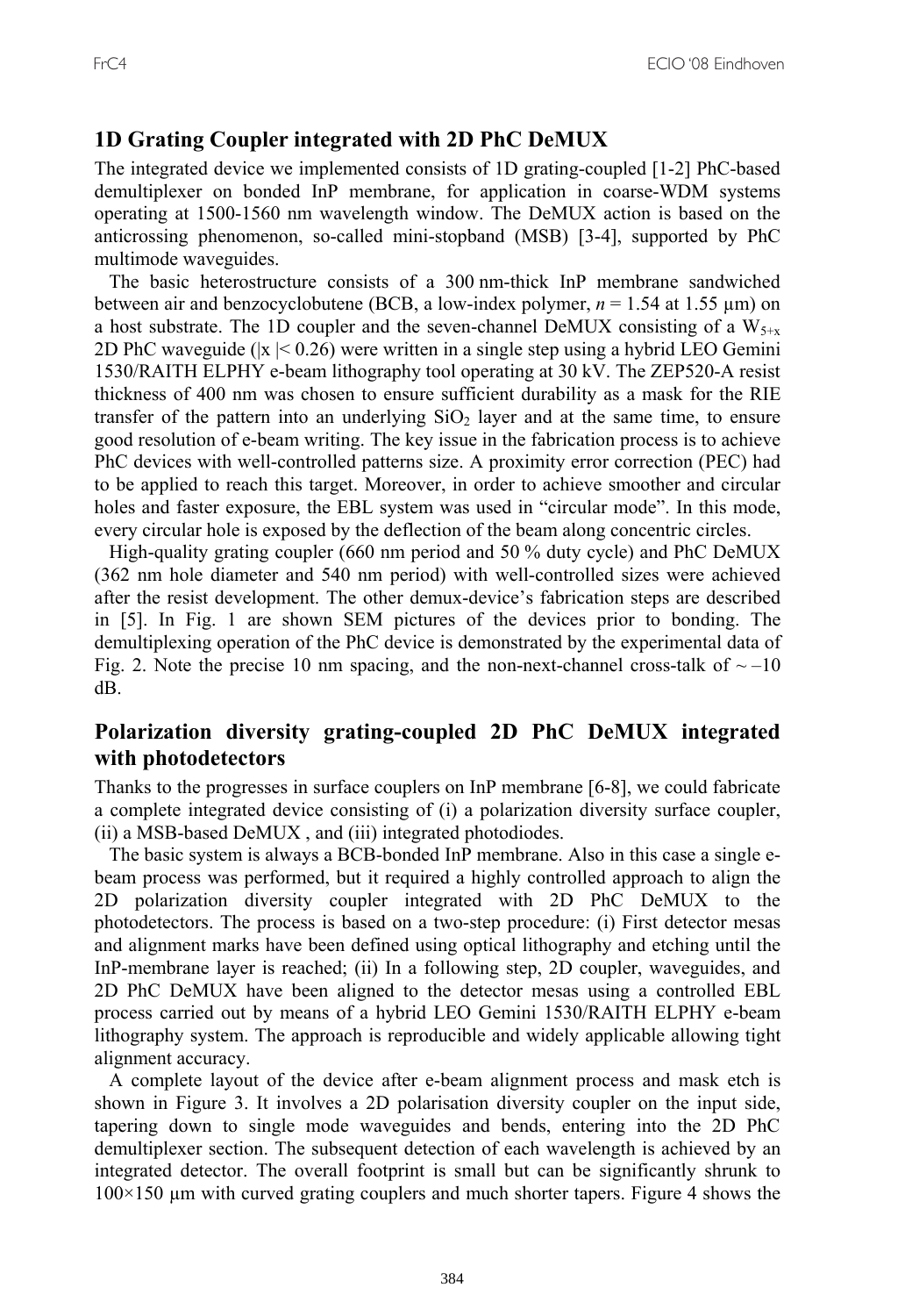spectral response (photo-current, linear scale) of the three rightmost channels and the through detector (Channel 4 was damaged). These results highlight that very high standards of fabrication accuracy need to be met in order to integrate high-quality multifunctional PhC devices.

### **Acknowledgements**

Authors acknowledge the FP6 European Project IST-04582 "FUNFOX" (2004-2007).

#### **References**

- [1] D. Taillaert et al., Jpn. J. Appl. Phys. 45, 6071-6077, 2006.
- [2] F. Van Laere et al., IEEE J. Lightwave Technol. 25, 151-156, 2007.
- [3] S. Olivier et al., Phys. Rev. B 63, 113311 (1-6), 2001.
- [4] L. Martinelli et al., IEEE J. Lightwave Technol. 25, 2385-2394, 2007.
- [5] T. Stomeo et al., "Integration of Grating Couplers with Compact PhC Demux on InP Membrane", submitted to Optics Letters (2008).
- [6] F. Van Laere et al., IEEE Phot. Technol. Lett. 19, 1919-1921, 2007
- [7] F. Van Laere et al., IEEE Phot. Techn. Lett. 20, 318-320, 2008
- [8] F. Van Laere, D. Van Thourhout, R. Baets, T. Stomeo, T. F. Krauss, M. Ayre, C. Cambournac, and H. Benisty, "Multifunctional Photonic Crystal Compact Demux-Detector on InP," paper OThM5, presented at OFC/NFOEC 2008, 25-28 Feb., San Diego, 2008.

Figure 1:

 (a) Complete device layout: 1D Grating Coupler integrated with PhC DeMUX.

 (b) Input 1D grating coupler (shallow etch).

(c) Entrance of the PhC waveguide.

(d) Channel1, at DeMUX entrance.

 (e) PhC holes (deep etch).

Figure 2: Experimental data from seven-channel demux with cleaved edge. A good separation of 7 optical channels with a spectral resolution of 10 nm nearly suitable for coarse WDM at 20 nm spacing is achieved.

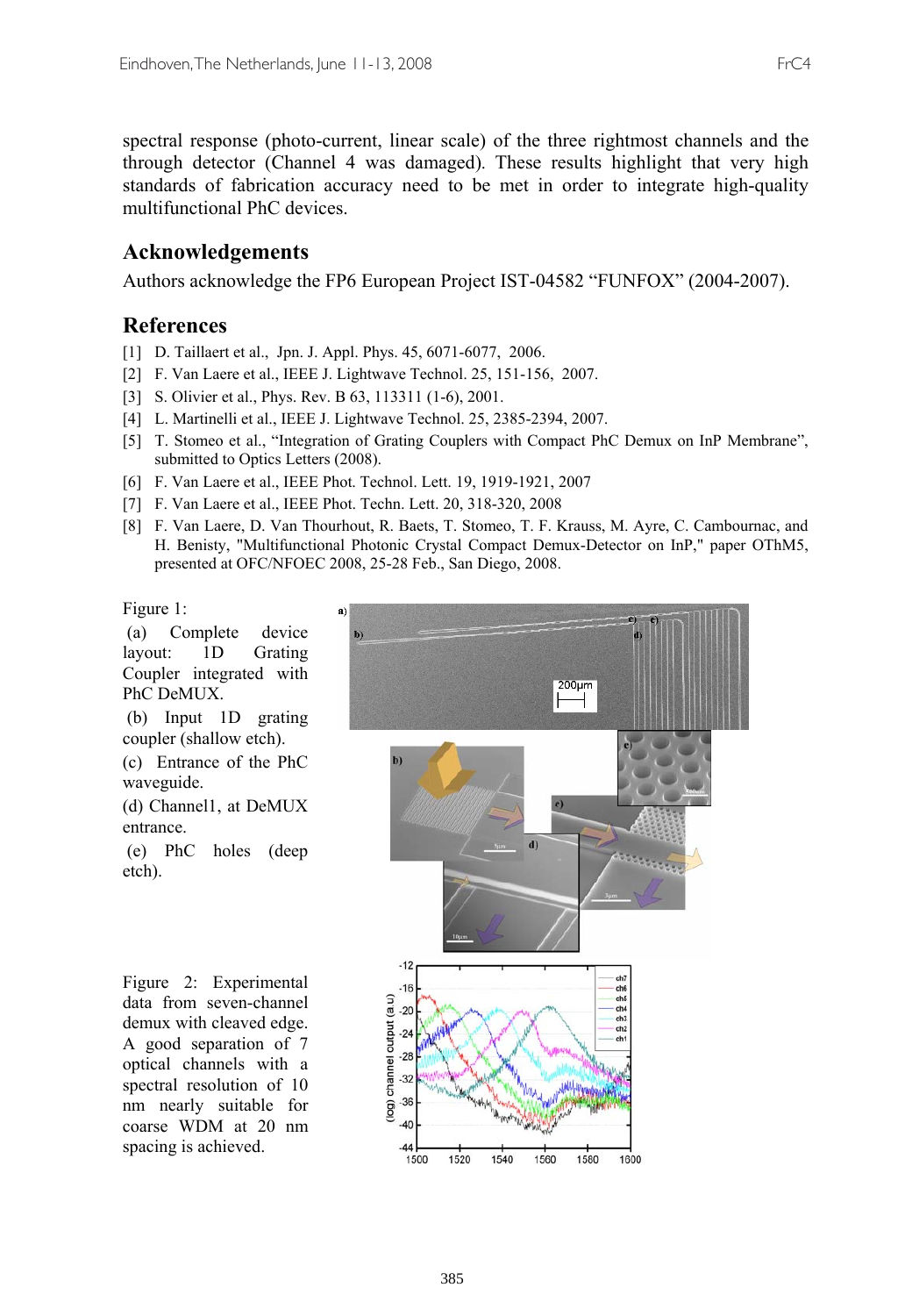

integrated photodetectors. The two polarization diversity paths being deviated by the pair of demux 1&2, and recombined in the array of photodiodes, including the photodiodes, 'through' waveguide.

Figure 4: Spectral response (photocurrent, linear scale) of the three rightmost channels and the through detector. Channel 4 was damaged.